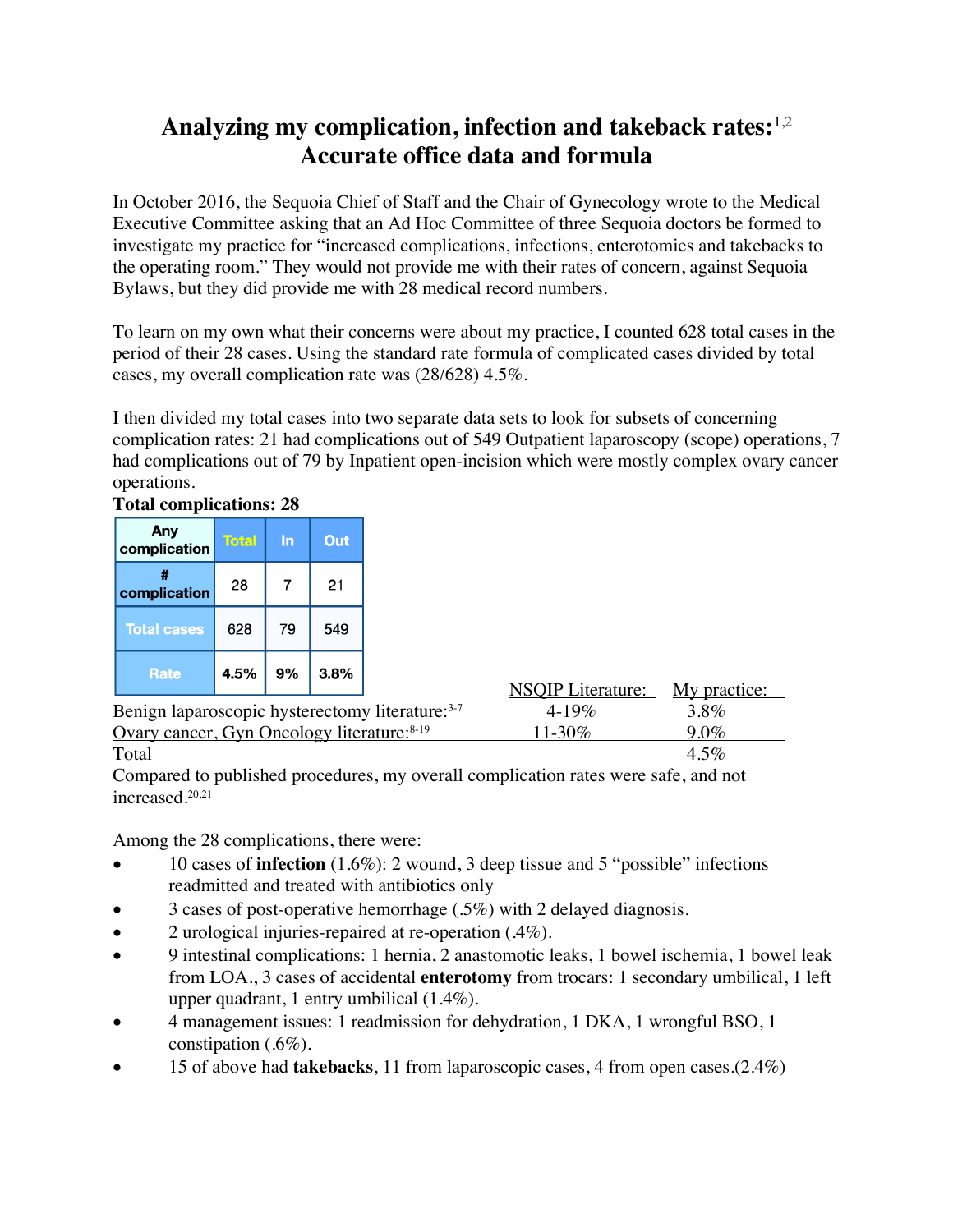# **Analyzing Infection Rates**

Using the standard formula, (10/628) 1.6%: 2 superficial wound, 3 deep tissue and 5 "possible" infections readmitted and treated with antibiotics only.

There were 3 infections among the 79 Open incision cases, and 7 within the 549 Outpatient Laparoscopic (Scope) caselist. My 549 "scope cases" include 40% cancer patients, 10% having node dissections, and 10% lysis of adhesions with more co-morbidities and risk-factors.

### **10 patients had an infection.**

| <b>Infections</b>      | <b>Total</b> | In   | Out  |
|------------------------|--------------|------|------|
| #<br><b>Infections</b> | 10           | 3    |      |
| <b>Total cases</b>     | 628          | 79   | 549  |
| <b>Rate</b>            | 1.6%         | 3.7% | 1.3% |

|                                             |                                                      | <b>NSQIP</b> Literature: | My practice: |
|---------------------------------------------|------------------------------------------------------|--------------------------|--------------|
|                                             | Benign laparoscopic hysterectomy literature: 3-5,22  | $2 - 9\%$                | $1.4\%$      |
|                                             | Ovary cancer, Gyn Oncology literature: 8-14,16-18,23 | $4 - 25\%$               | 5.0%         |
| Total NSQIP GynOne service <sup>20,24</sup> |                                                      | $2.6 - 15\%$             | $1.6\%$      |

Compared to published procedures, my infection rates were safe, and not increased.

## **Analyzing Takeback Rates**

#### **15 cases of takeback to the OR:**

| cases of thirewayn to the OTW                                                                              |              |             |              |             |              |
|------------------------------------------------------------------------------------------------------------|--------------|-------------|--------------|-------------|--------------|
| <b>Takebacks</b>                                                                                           | <b>Total</b> | <b>OPEN</b> | <b>SCOPE</b> |             |              |
| # return to<br><b>OR</b>                                                                                   | 15           | 4           | 11           |             |              |
| <b>Total cases</b>                                                                                         | 628          | 79          | 549          |             |              |
| Rate                                                                                                       | 2.4%         | 5.0%        | 2.0%         | Literature: | My practice: |
|                                                                                                            |              |             |              | $.8 - 6\%$  | 2.0%         |
| Benign laparoscopic hysterectomy literature: 4,5,7<br>Ovary cancer, Gyn Oncology literature: 8,11,13-15,18 |              |             |              | $4 - 12\%$  | 5.0%         |

Compared to published procedures, my takeback rates were safe, and not increased.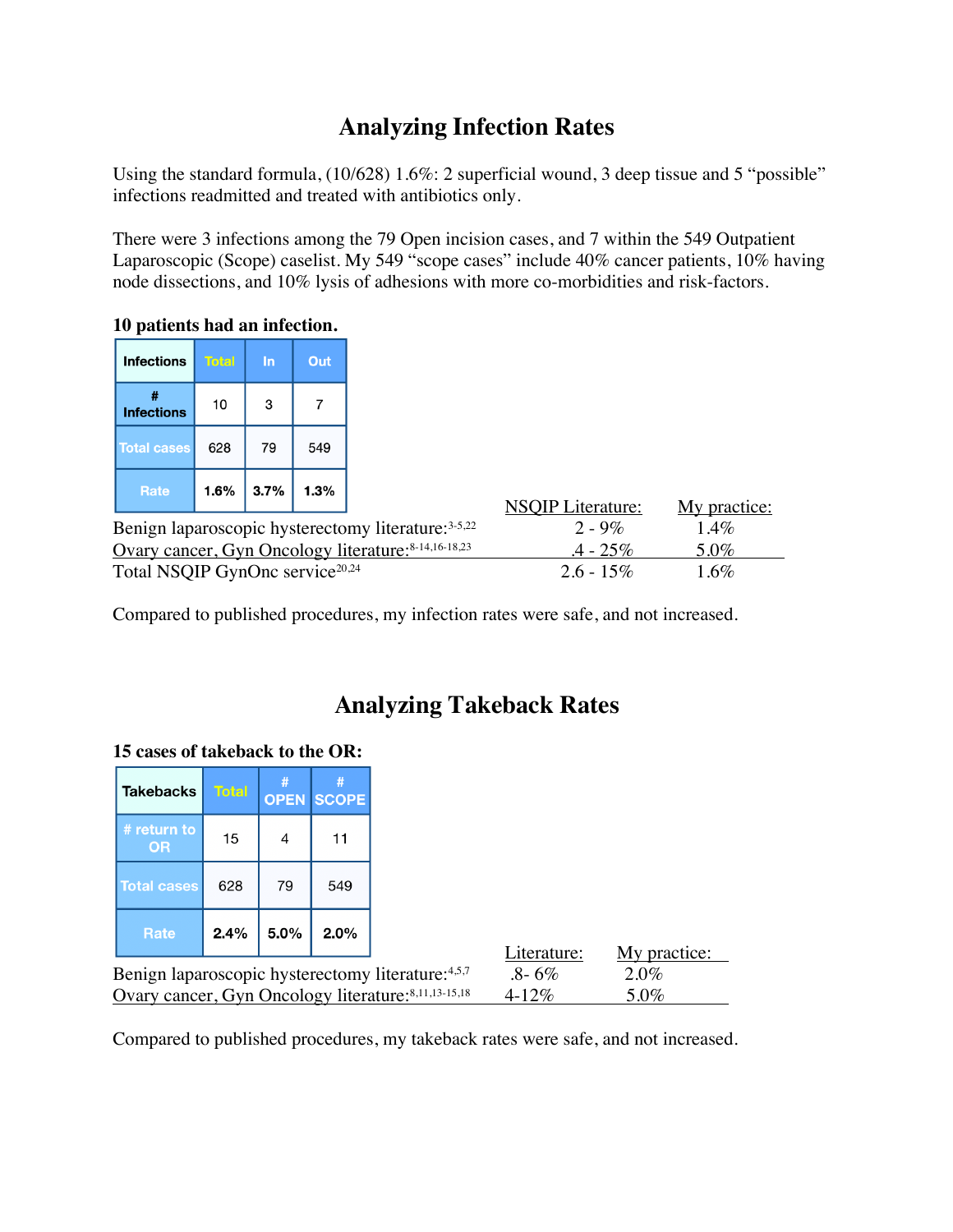## **Analyzing Enterotomy Rates**

During surgery, a complication can develop from accidental injury or as a known effect from a procedure done correctly. If a hole is *accidentally* made in an artery or a ureter or the intestine, that is a complication. If a hole is made *incidentally* during the purposeful cancer removal from and organ or a vessel, or separation of bowel loops that are adherent, that is not a complication. If an intended closure of a hole in an artery or ureter or intestine leaks after the surgery, that is a complication, and a takeback to the operating room.

| <b>Enterotomy</b>  | <b>Total</b> | In  | Out  |
|--------------------|--------------|-----|------|
| enterotomys        | 24           | 14  | 10   |
| <b>Total cases</b> | 628          | 79  | 549  |
| <b>Rate</b>        | 3.8%         | 18% | 1.8% |

24 had enterotomies: 10 had enterotomy incidental to an adhesiolysis, and 11 incidental to debulking ovary cancer and 3 had accidental enterotomies, repaired. 1 patient had reoperation for breakdown of enterotomy closure. None of the other intestinal complications were related to an enterotomy.

Lysis of adhesions was associated with a 10% risk of bowel defect in a General Surgery report,<sup>25</sup> and 6% in a large meta-analysis of adhesiolysis.26

Compared to published procedures, my enterotomy rates were safe, and not increased.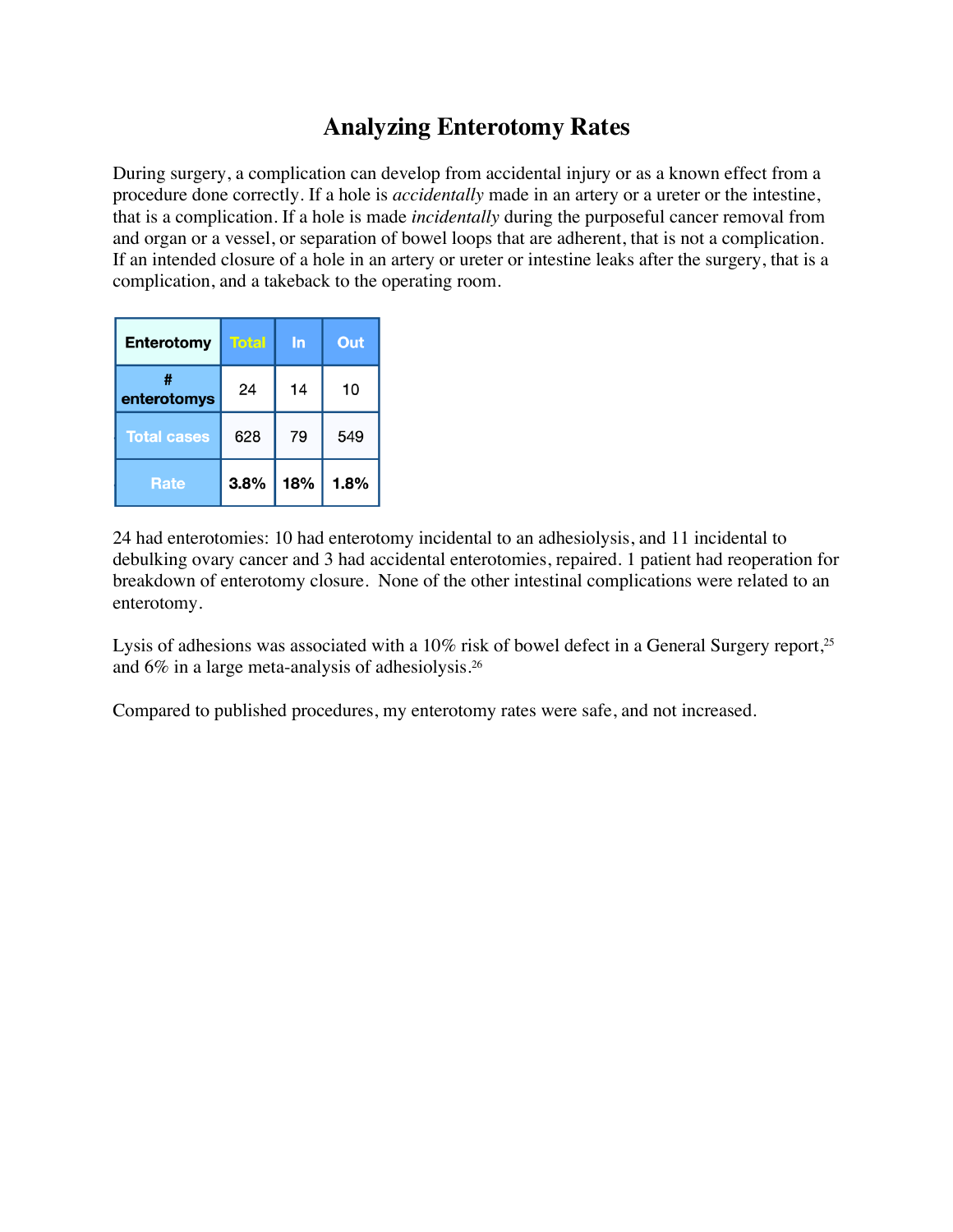1. Birkmeyer JD, Hamby LS, Birkmeyer CM, Decker MV, Karon NM, Dow RW. Is unplanned return to the operating room a useful quality indicator in general surgery? *Arch Surg*. Apr 2001;136(4):405-11.

2. Lin Y, Meguid RA, Hosokawa PW, et al. An institutional analysis of unplanned return to the operating room to identify areas for quality improvement. *Am J Surg*. Jul 2017;214(1):1-6. doi:10.1016/j.amjsurg.2016.10.021

3. Clarke-Pearson DL, Geller EJ. Complications of hysterectomy. *Obstetrics and gynecology*. Mar 2013;121(3):654-73. doi:10.1097/AOG.0b013e3182841594

4. Hanwright PJ, Mioton LM, Thomassee MS, et al. Risk profiles and outcomes of total laparoscopic hysterectomy compared with laparoscopically assisted vaginal hysterectomy. *Obstetrics and gynecology*. Apr 2013;121(4):781-7. doi:10.1097/AOG.0b013e3182887f4e

5. Wright JD, Lewin SN, Deutsch I, Burke WM, Sun X, Herzog TJ. Effect of surgical volume on morbidity and mortality of abdominal hysterectomy for endometrial cancer. *Obstetrics and gynecology*. May 2011;117(5):1051-9. doi:10.1097/AOG.0b013e31821647a0

6. Doganay M, Yildiz Y, Tonguc E, et al. Abdominal, vaginal and total laparoscopic hysterectomy: perioperative morbidity. *Archives of gynecology and obstetrics*. Sep 16 2010;doi:10.1007/s00404-010-1678-8

7. Lonnerfors C, Reynisson P, Persson J. A randomized trial comparing vaginal and laparoscopic hysterectomy vs robot-assisted hysterectomy. *Journal of minimally invasive gynecology*. Jan 2015;22(1):78-86. doi:10.1016/j.jmig.2014.07.010

8. Tamussino KF, Lim PC, Webb MJ, Lee RA, Lesnick TG. Gastrointestinal surgery in patients with ovarian cancer. *Gynecologic oncology*. Jan 2001;80(1):79-84. doi:10.1006/gyno.2000.6037

9. Wallace S, Kumar A, Mc Gree M, et al. Efforts at maximal cytoreduction improve survival in ovarian cancer patients, even when complete gross resection is not feasible. *Gynecologic oncology*. Apr 2017;145(1):21-26. doi:10.1016/j.ygyno.2017.01.029

10. Clayton RD, Obermair A, Hammond IG, Leung YC, McCartney AJ. The Western Australian experience of the use of en bloc resection of ovarian cancer with concomitant rectosigmoid colectomy. *Gynecologic oncology*. Jan 2002;84(1):53-7. doi:10.1006/gyno.2001.6469

11. Mourton SM, Temple LK, Abu-Rustum NR, et al. Morbidity of rectosigmoid resection and primary anastomosis in patients undergoing primary cytoreductive surgery for advanced epithelial ovarian cancer. *Gynecologic oncology*. Dec 2005;99(3):608-14. doi:10.1016/j.ygyno.2005.07.112

12. Salani R, Zahurak ML, Santillan A, Giuntoli RL, 2nd, Bristow RE. Survival impact of multiple bowel resections in patients undergoing primary cytoreductive surgery for advanced ovarian cancer: a case-control study. *Gynecologic oncology*. Dec 2007;107(3):495-9. doi:10.1016/j.ygyno.2007.08.003

13. Desale MG, Tanner EJ, 3rd, Sinno AK, et al. Perioperative fluid status and surgical outcomes in patients undergoing cytoreductive surgery for advanced epithelial ovarian cancer. *Gynecologic oncology*. Oct 28 2016;doi:10.1016/j.ygyno.2016.10.027

14. Gillette-Cloven N, Burger RA, Monk BJ, et al. Bowel resection at the time of primary cytoreduction for epithelial ovarian cancer. *Journal of the American College of Surgeons*. Dec 2001;193(6):626-32.